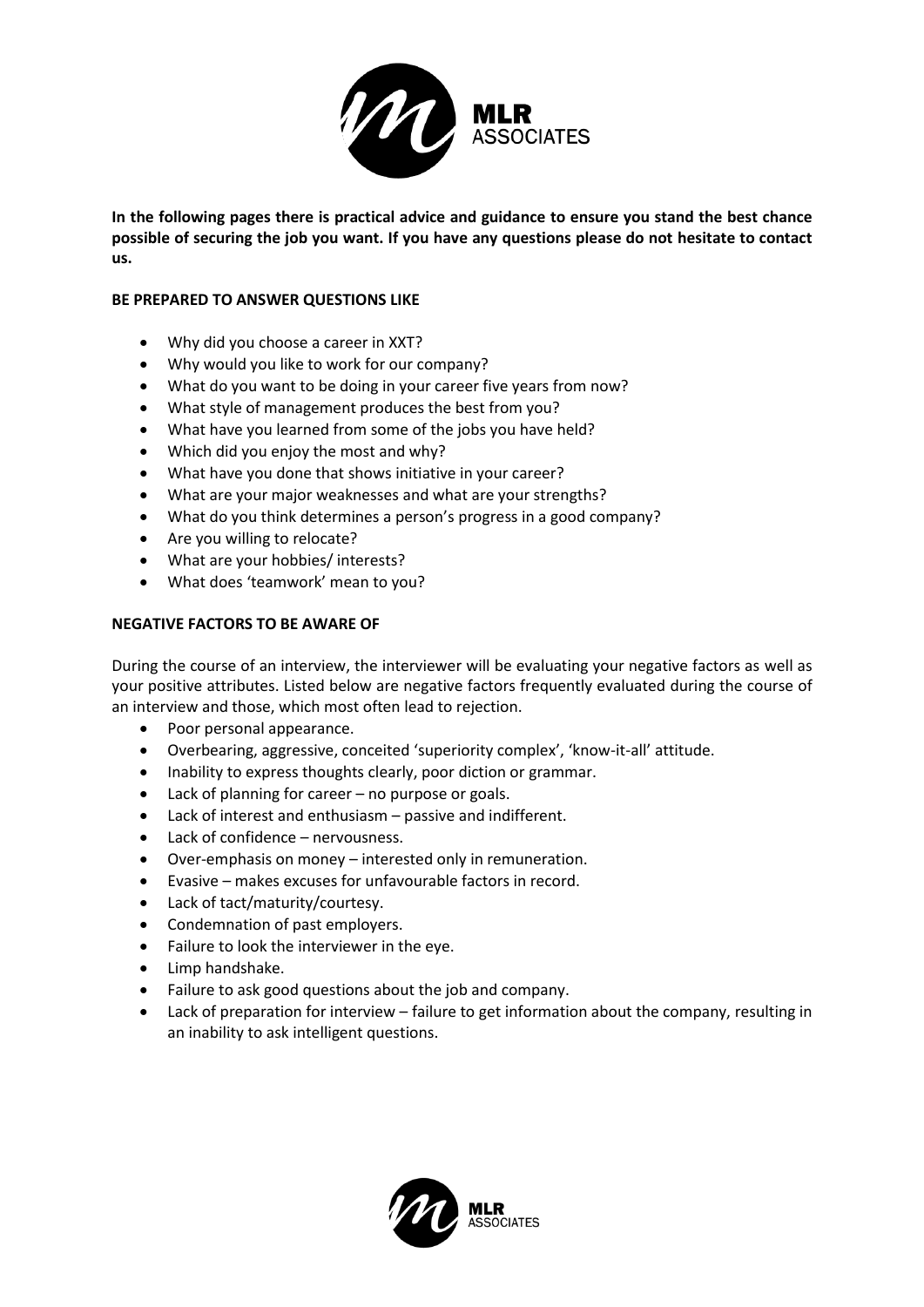

## **PREPARATION FOR THE INTERVIEW**

Preparation is the first essential step towards a successful interview.

Interviewers are continually amazed at the number of candidates who have not prepared and possess little or no information about the company.

- 1. Ensure that you know the exact location and time of interview, the interviewer's full name, the correct pronunciation and title held.
- 2. Find out specific facts about the company where its offices are located; what its products and services are; what its growth has been; and what its growth potential is for the future. There are a number of research publications providing this kind of information. Among the most helpful are: The company's annual reports / Kompass/ Textline/ Library/ The Stock Exchange Research Handbook/ Hambros Company Guide
- 3. Refresh your memory on the facts and figures of your PRESENT/FORMER employer. You will be expected to know a lot about a company that you have previously worked for.
- 4. Prepare the questions you will ask and remember that an interview is a 'duality'. The interviewer will try to determine through questioning if you have the qualifications necessary to do the job. You must determine through questioning whether the company will provide the opportunity for growth and development that you seek.
- 5. Probing questions you might ask….
	- A detailed description of the position?
	- Reason the position is available?
	- Culture of the company?
	- Anticipated induction and training programme?
	- Advanced training programmes available for those who demonstrate outstanding availability?
	- Company growth plans?
	- Best-selling products or services?
	- The next step?
	- Dress in a smart business suit with black shoes and tie (if applicable) and a clean, ironed shirt/blouse. Don't wear casual clothes even if you know it's the company policy.

## **THE INTERVIEW**

You are being interviewed because the interviewer wants to fill a vacancy. Through the interaction which will take place the interviewer will be assessing your strengths and weaknesses. In addition, specific characteristics will be probed such as attitude, aptitude, stability, motivation and maturity.

## **Some "do's" and "don'ts" concerning the interview.**

 **DO** plan to arrive on time or a few minutes early. Late arrival for a job interview is never excusable.

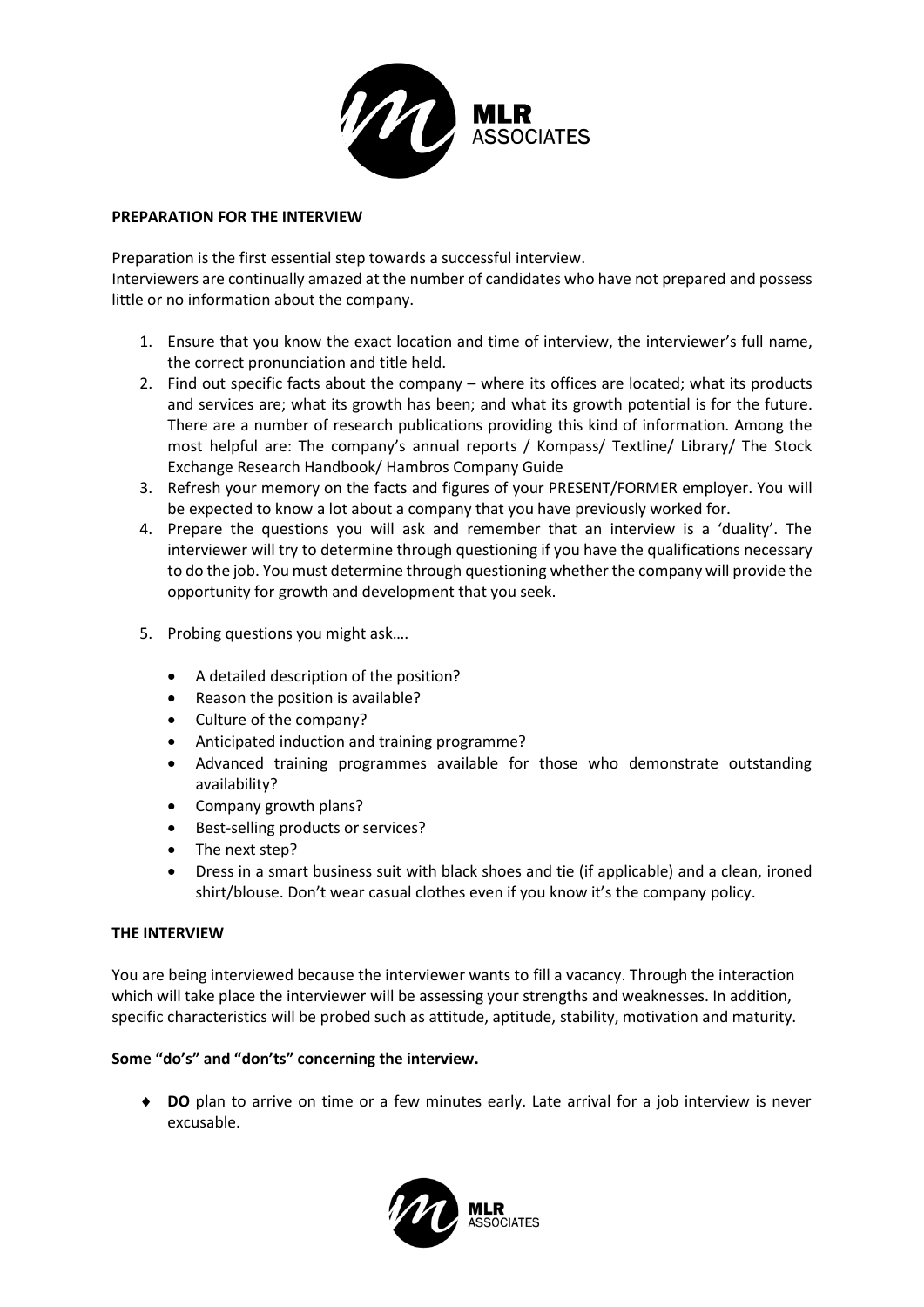

If presented with an application:

- **DO** fill it out neatly and completely. If you have a personal resume, be sure the person to whom you release it is the person who will actually do the hiring.
- **DO** greet the interviewer by their surname, if you are not sure of the pronunciation, ask the interviewer to repeat it.
- **DO** shake hands firmly.
- **DO** wait until you are offered a chair before sitting. Sit upright in your chair, look alert and interested at all times. Be a good listener as well as a good talker. Smile.
- ◆ **DO** look a prospective employer in the eye when you converse.
- **DO** follow the interviewer's leads but try to obtain a full description of the position and duties expected early so that you can relate your appropriate background and skills.
- **DO** make sure that your good points get across to the interviewer in a factual, sincere manner. Keep in mind that only you can sell yourself and make the interviewer aware of the potential benefits that you can offer to the organisation.
- ◆ **DO** be prepared to answer typical questions like:
	- What kind of job are you looking for?
	- What are your strengths and weaknesses?
	- What do you know about the company?
	- Why did you choose your particular vocation?
	- What are your qualifications?
- ◆ **DON'T** smoke even if the interviewer smokes and offers you a cigarette.
- **DON'T** answer questions with a simple 'yes' or 'no''. Explain whenever possible.
- **DON'T LIE**. Answer questions truthfully, frankly and as much to the point as possible.
- **DON'T** make derogatory remarks about your present or former employers.
- **DON'T** 'over-answer' questions. The interviewer may steer the conversation into politics or economics. These topics can be controversial, it is best to answer the questions honestly, trying not to say more than is necessary.
- **DON'T** enquire about SALARY, HOLIDAYS, BONUSES etc., at the initial interview unless you are positive the interviewer is interested in hiring you. However, you should know your market value and be prepared to specify your required salary or range.

# **CLOSING THE INTERVIEW**

- **IF** you are interested in the position enquire about the next interview stage if applicable. If the interviewer offers the position to you and you want it, accept on the spot. If you wish for some time to think it over, be courteous and tactful in asking for that time. Set a definite date when you can provide an answer.
- **DON'T** be too discouraged if no definite offer is made or specific salary discussed. The interviewer will probably want to consult with colleagues first or interview other candidates before making a decision.
- ◆ **IF** you get the impression that the interview is not going well and that you have already been rejected, don't let your discouragement show. Once in a while an interviewer who is genuinely interested in your possibilities may seem to discourage you in order to test your reaction.
- **THANK** the interviewer for the time spent with you.

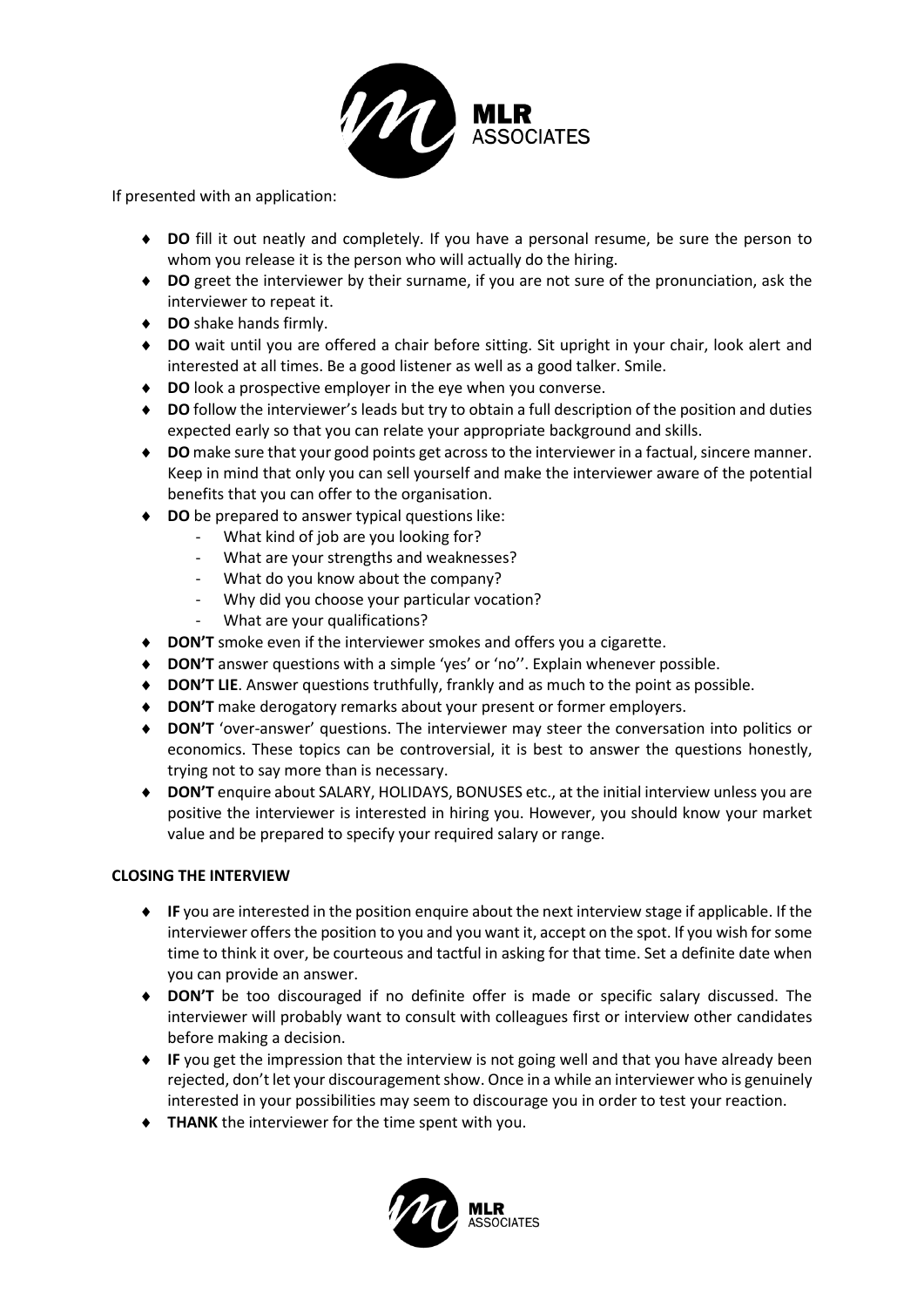

#### **Interview preparation techniques**

- Find out as much about the company as you can. The type of information you might want to research: nature of the business, number of people, revenue of company, revenue forecast, number/location of offices, general dedication to career development.
- Allow plenty of time to travel to the interview location plan to arrive 15 minutes early. Be aware of how long your interview will take (a single interview usually lasts up to 1 1/2 hours).
- Always wear smart business attire (even if the company allows casual dress.)
- Make sure you are clear on who is interviewing you and what the interview process is. How many interviews will you have? What are the interviewers' names/job titles?
- How will these people contribute to the decision making process? Will there be any tests? If you have applied through a recruitment consultancy ( such as VERTEX ) this research will have been done for you.
- Bring along a spare copy of your CV.

## **At the beginning of an Interview**

- Upon first meeting your interviewer make sure you shake his/her hand firmly make eye contact, smile. Be prepared to make polite conversation - 'Did you find us OK?' - always try to answer these questions with more than just Yes/No answers. Perhaps you might want to comment on the attractiveness of the office environment or the ease by which you got there.
- In the interview room, play safe with your etiquette. Don't take your jacket off without asking, sit down after or at the same time as the interviewer.
- Pay close attention to your physical communication throughout the interview. This means good eye contact (ie looking at the interviewer for over 70% of the time – if you have more than one interviewer always try to address all of them with your answers). Don't cross your arms (it looks very 'defensive'), don't slump in the seat, smile.

## **During and after an Interview**

- Be clear about what your major selling points are. If, by the end of the interview, these haven't been covered make a point of talking explicitly about these.
- Be to the point, make sure that you answer the interviewer's question (it sounds obvious but nervousness and a keenness to communicate your selling points can often lead you away from the point.) If you are asked to talk about a specific project, a good way of approaching this might be to talk about the overall business aim of the project, then talk about your role in the overall project and then cover the scope/size of your role.
- Never say something in an interview which can't be backed up by examples. If you say you are a 'good team player', 'creative' or 'enthusiastic' you will inevitably be asked for proof.
- Be positive. Don't overly criticise your current employer. Generally, every time you talk about a problem or issue you should always be looking to say what your involvement was in overcoming this issue.
- Sell yourself. Try to avoid giving cliched answers to interview questions (it is likely your interviewer has heard these responses more than you care to imagine). Use examples from your own experience, give your opinion.
- If you don't know the answer to the question, don't try and answer it. Instead say how you would approach the problem/answering the question.

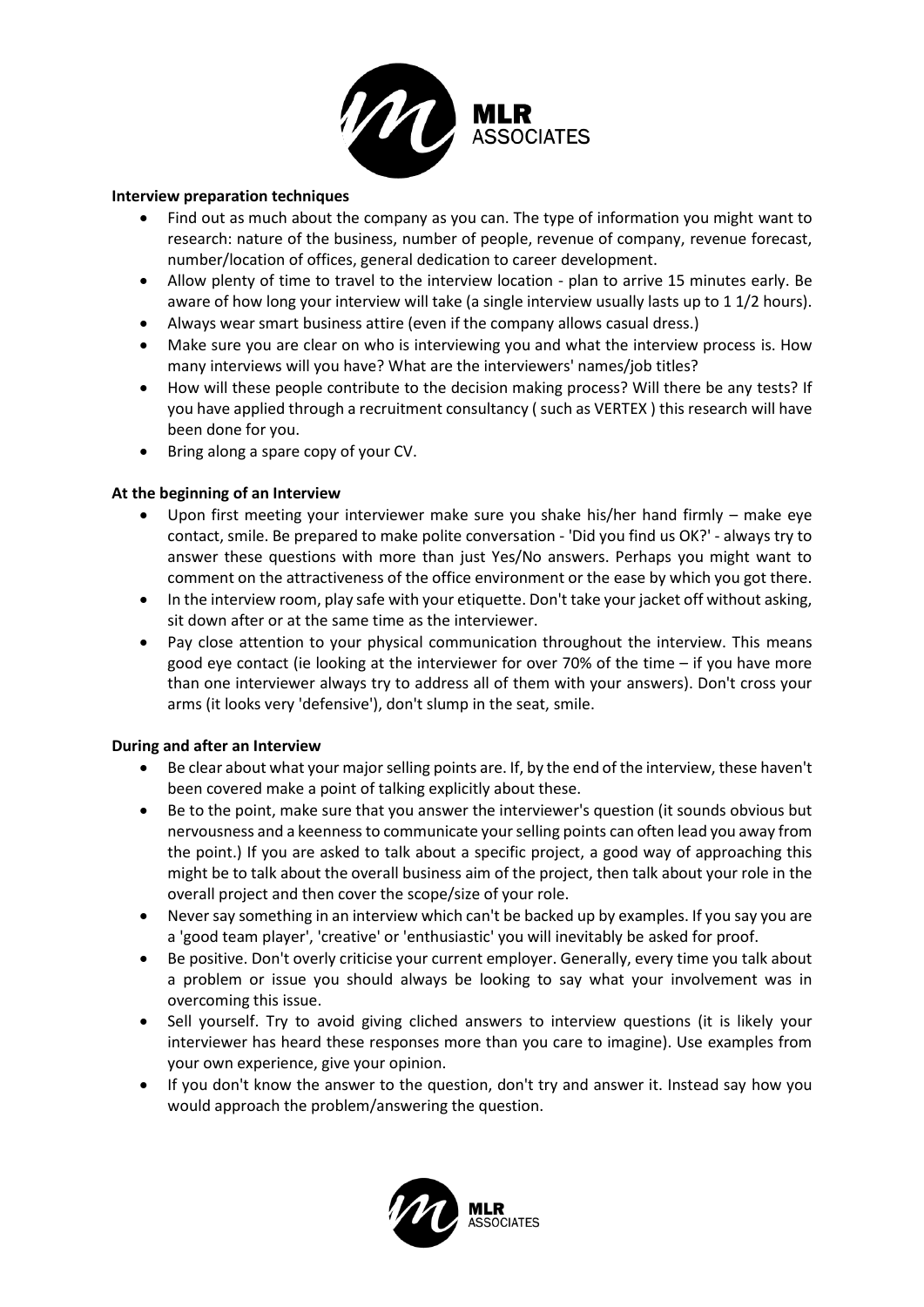

#### **Common interviewer questions:**

- Why do you want to work for us?
- Why do you want to leave your current employer?
- What is the most difficult thing that you have done in your current position?
- What attributes make someone a good?
- What are your most significant accomplishments?
- As a manger, what do you look for when you recruit people?
- How would your team describe you?
- Describe your personality
- What are your goals?
- What are your three main strengths/weaknesses?
- Where do you see yourself in 5 years?

## **Common Interviewee questions:**

- Why has the position become vacant?
- How will the position evolve in x years time?
- What opportunities are there for training/career development?
- Do you have an appraisal system?
- What could I expect to do in the first 6 months?
- Describe the corporate culture

## **At the end of the interview and after**

Ask how you did. Re-affirm your interest in the role. Ask what the next stage is and when you can expect to hear. Ask how many other candidates are being interviewed for the role.

## **INTERVIEW QUESTIONS YOU SHOULD BE PREPARED FOR**

## **1. Tell me about yourself?**

Cover four segments about your life – your early years, education, work experience, and what you have done in recent times. Keep you answer to not more than 2 or 3 minutes. Be sure you don't ramble or elaborate.

## **2. What can you offer us?**

Be sure you know something about the job situation they have in mind before you try to answer this. Then you can relate some of your past experiences where you have succeeded in solving problems that appear similar to those of your prospective employer.

## **3. What are your strengths?**

By now you should be able to relay 3 or 4 key strengths that are relevant to their needs.

## **4. What have you accomplished?**

Try to pick out accomplishments that bear on the challenges you have been discussing. Stay away from ancient times.

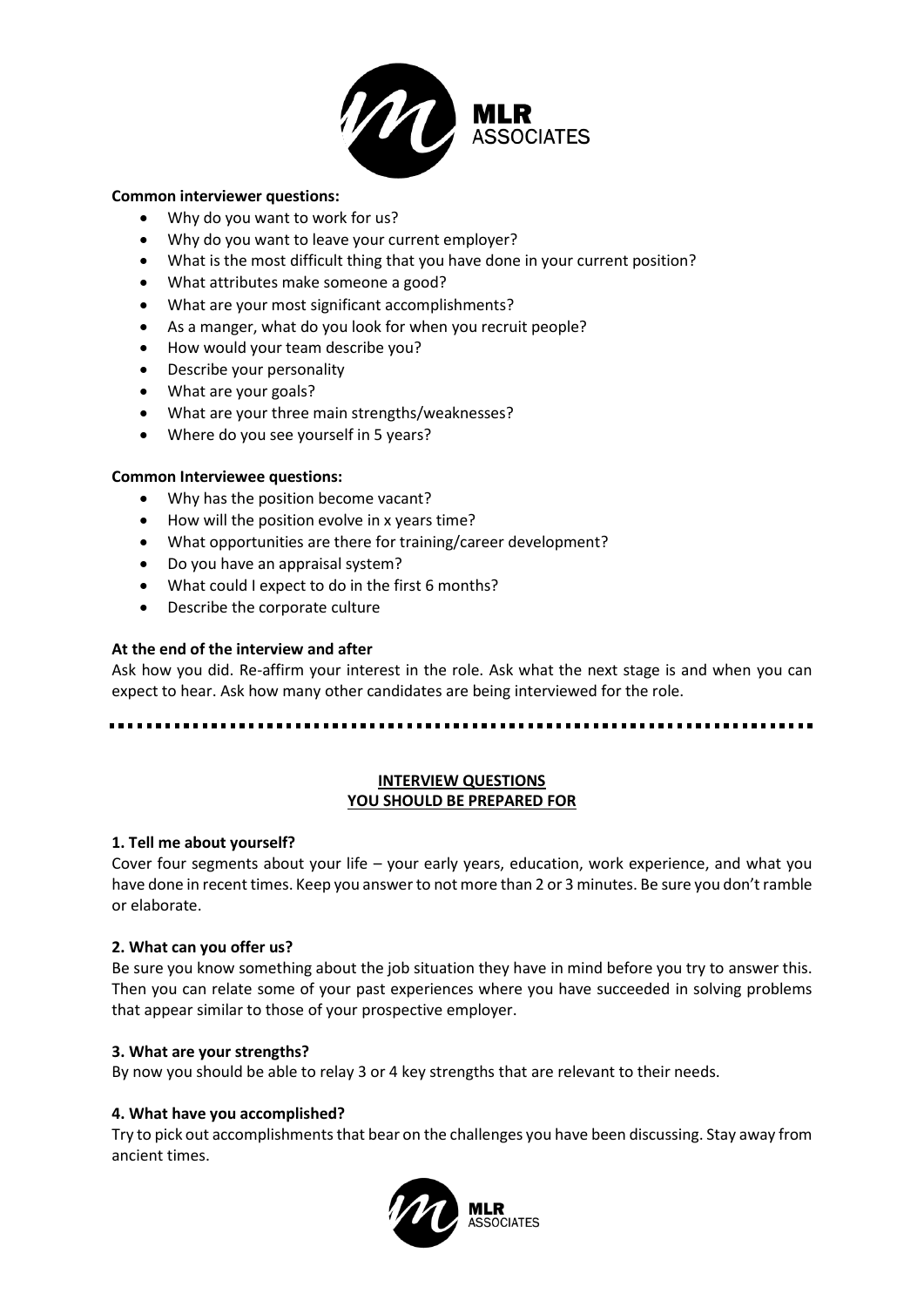

## **5. What are your limitations?**

Respond with a strength which if over-done can get in your way and become a weakness. For example you might say "My ambitions to get the job done sometimes causes me to press a little too hard on my organisation. But I am aware of this problem and believe that I have it under control". Or deal with your need for further training in some aspect of your profession. Do not claim to be faultless.

## **6. How much are you worth?**

Try to delay answering this until you have learned quite a bit about the job and, if possible, explore beforehand the typical ranges they are accustomed to paying for similar positions. If you feel obliged to answer something you might reply along these lines. "You are aware of what I have been earning at my present employer and I would hope that coming here would be a progressive step. Perhaps we can discuss this question a little better when we both have a more complete idea of what job responsibilities and scope would be".

## **7. What are your ambitions for the future?**

Indicate your desire to concentrate on doing the immediate job well – and your confidence that the future will then take care of itself. You do not want to convey the idea that you have no desire to progress but you need to avoid statements that are unrealistic – or that threaten some of the present incumbents.

## **8. What do you know about our company?**

If you have done your homework, you can honestly state that you have studied the information that is publicly available about them and are thus aware of quite a bit of the published facts. However you might also state that you would like to know more – and then be prepared later to ask some intelligent questions. Don't try to be a show-off and recite all the things you have learned, but merely let your knowledge show gracefully through the informed way in which you handle the interview.

## **9. Why do you want to work for us?**

Indicate that from your study of the company, many of the activities and problems are the sort that would give you a clear chance to contribute to the company – through your past experience and skills. If you can honestly say so, explain your admiration for the company and what it is that appeals to you.

## **10. What do you find most attractive about the position we are discussing?**

What is least attractive? Mention three or more attractive factors, but hold the unattractive factors down to one or two minor ones.

## **11. What are you looking for in this position?**

Keep your answer opportunity orientated. Talk about the chance you would have to perform and get recognition.

# **12. How long would it take you to make a meaningful contribution to our firm?**

Be realistic and speak in terms of six months to a year.

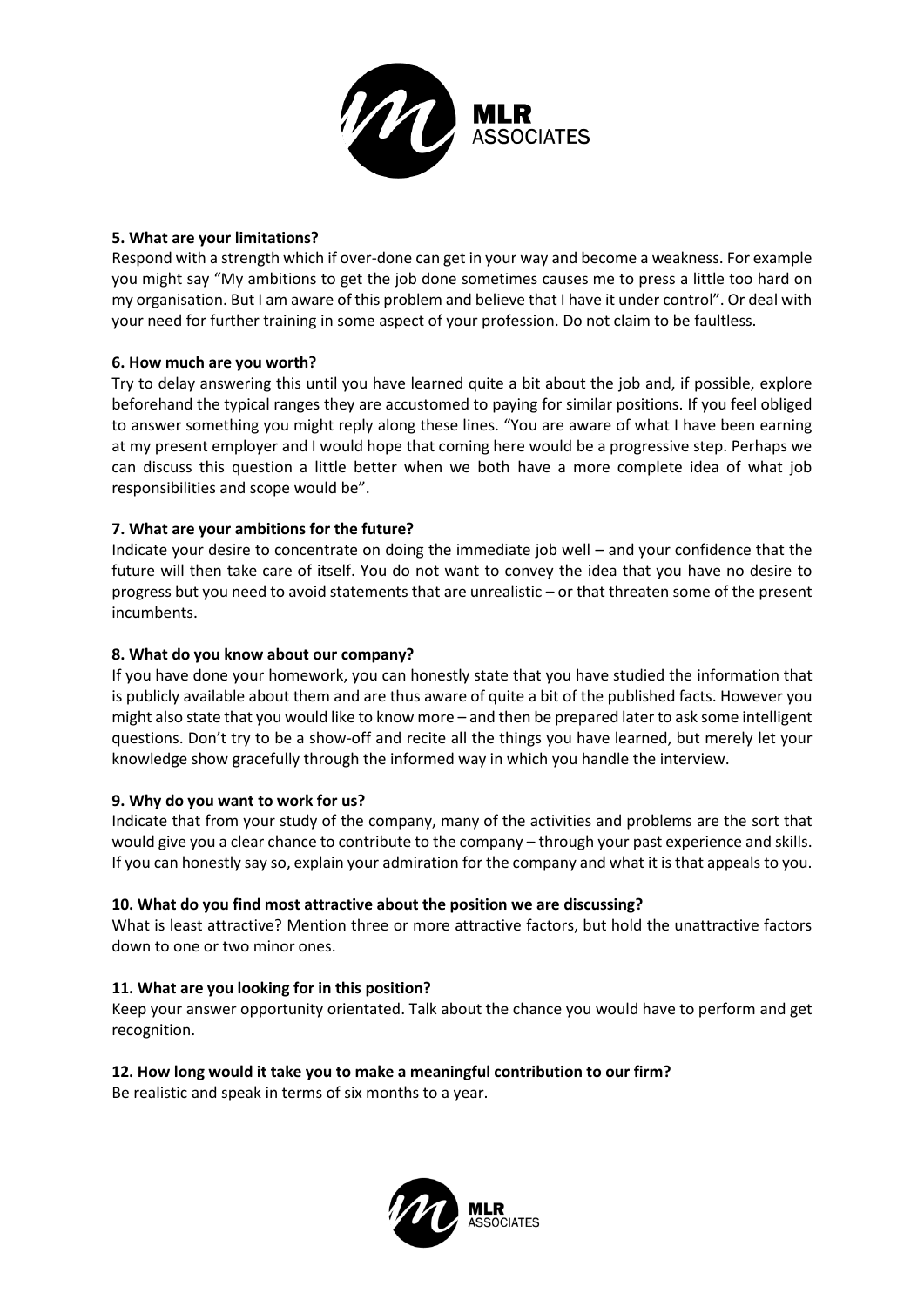

# **13. Don't you feel you might be over-qualified or too experienced for this position?**

A strong company needs strong people, with the right experience to deal with current problems. Explain that your interest in the company would be a long-term one, and that you are willing to bet that your accomplishments in the first year or two will lead eventually to growth opportunities for you.

# **14. What is your management style?**

This is something you that you should have seriously thought about. If the job you are going for has a management responsibility. You might want to talk about how to set goals and then get your people involved in them. Also describe the techniques that you would like to bring out the best in people. Try to sense whether the company believes in a highly participative style, or is more military in its approach.

# **15. Why do you feel you have good potential to be a manager?**

Keep your answer question orientated toward your past achievements and the task to be done. Explain how you go about getting work done – either by yourself or through your organisation.

# **16. What do you see as the most difficult task in being a manager?**

Getting things planned and done on time and within budget.

# **17. Why are you leaving your present job?**

This is one of those sensitive questions that must be handled crisply and briefly. If it was a forced reduction due to economic circumstances, make that clear. If possible, explain how your termination was part of a larger movement. When you have finished answering, let it go. Stay away from analysing your friction points with your boss.

# **18. How do you feel about leaving all your benefits at your current position?**

Concerned, but confident that you will make it up when you are established in your new company.

# **19. Describe what you feel would be an ideal working environment**

This is the place where you can bring in some of the "satisfiers" and "ideal job preferences" – but don't make it sound too sublime and impractical.

# **20. What have you done that helped increase sales or profit? How did you go about it?**

Be specific and give examples if possible.

# **21. How many people have you supervised on your recent jobs?**

Be specific – and feel free to refer to those over which you had influence, such as task force or a matrix organisation.

**22. Which do you like better – working with figures or words?** Answer honestly.

# **23. How do you think your subordinates perceive you?**

Be as positive as you can, but remember to be honest, too. They can check your references easily.